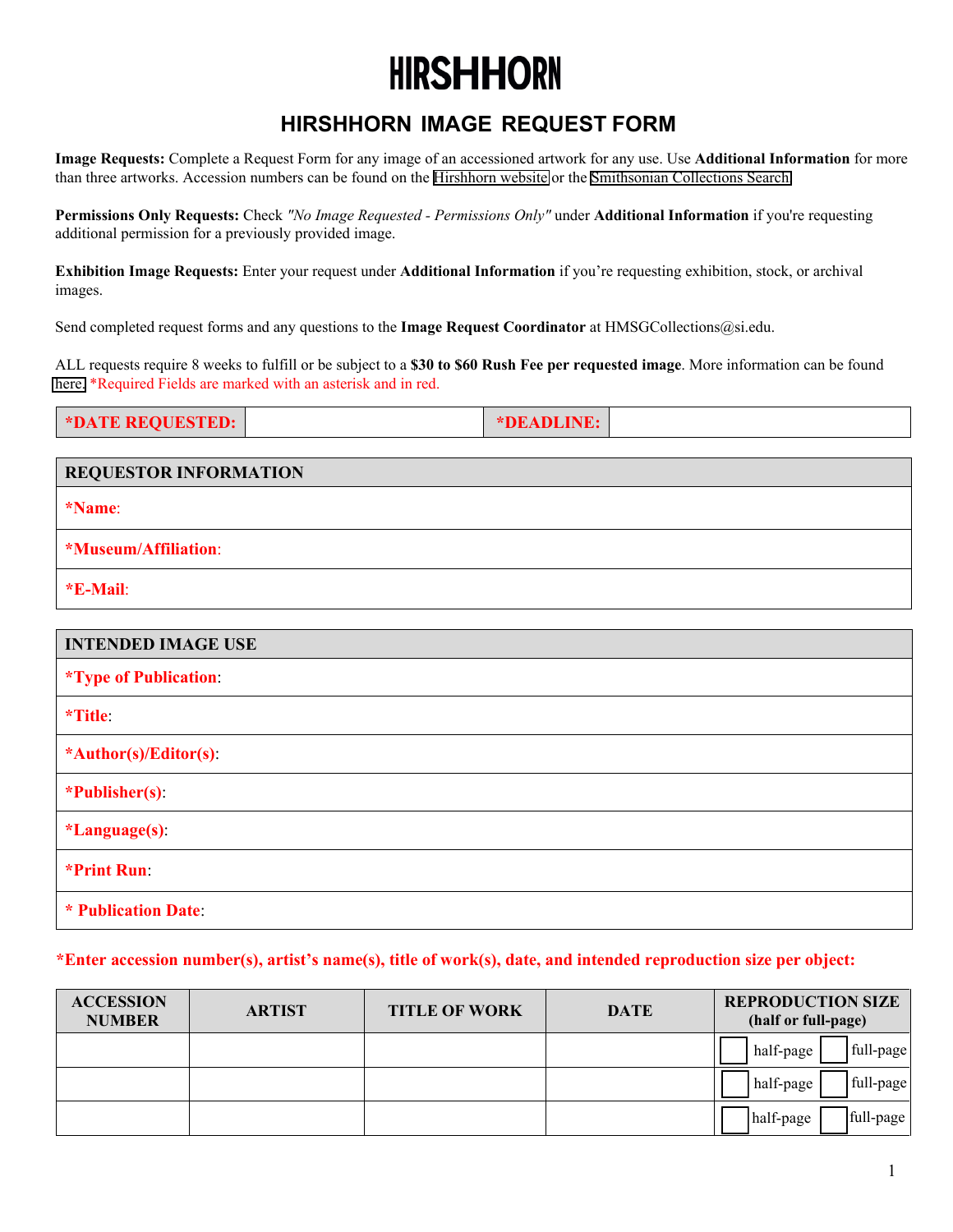# **HIRSHHORN**

| <b>ADDITIONAL INFORMATION</b>           |                          |  |  |  |
|-----------------------------------------|--------------------------|--|--|--|
|                                         |                          |  |  |  |
|                                         |                          |  |  |  |
|                                         |                          |  |  |  |
|                                         |                          |  |  |  |
| No Image Requested - Permissions Only   |                          |  |  |  |
| REQUESTED IMAGE FORMAT AND DELIVERY     |                          |  |  |  |
| high-resolution TIF image               | low-resolution JPG image |  |  |  |
| <b>Image Resolution Minimum:</b>        |                          |  |  |  |
| <b>Image Dimensions Minimum:</b>        |                          |  |  |  |
| <b>Image Delivery Contact (E-Mail):</b> |                          |  |  |  |

#### **IMAGE USE PERMISSIONS**

The Photo Services Office provides permission to reproduce the provided image(s) of Hirshhorn accessioned object(s). Permissions must be renewed for each reprint, edition, or version for each publication. The Office will send a Permission Letter for each request. The Letter will contain Object Information, Object Credit Line(s), Image Credit Line(s), and Image Use Guidelines.

**Requestors are responsible for obtaining artist rights to publish.** Please contact ARS, the major U.S. artist copyright organization, or the artist's estate for additional rights.

| *PERMISSIONS CONTACT INFORMATION: Enter preferred contact for who and where Hirshhorn should send the<br>permission letter. |
|-----------------------------------------------------------------------------------------------------------------------------|
| $\Box$ Use Requestor Information                                                                                            |
| Name:                                                                                                                       |
| <b>Museum/Affiliation:</b>                                                                                                  |
| <b>Mailing Address:</b>                                                                                                     |
| E-Mail:                                                                                                                     |
|                                                                                                                             |